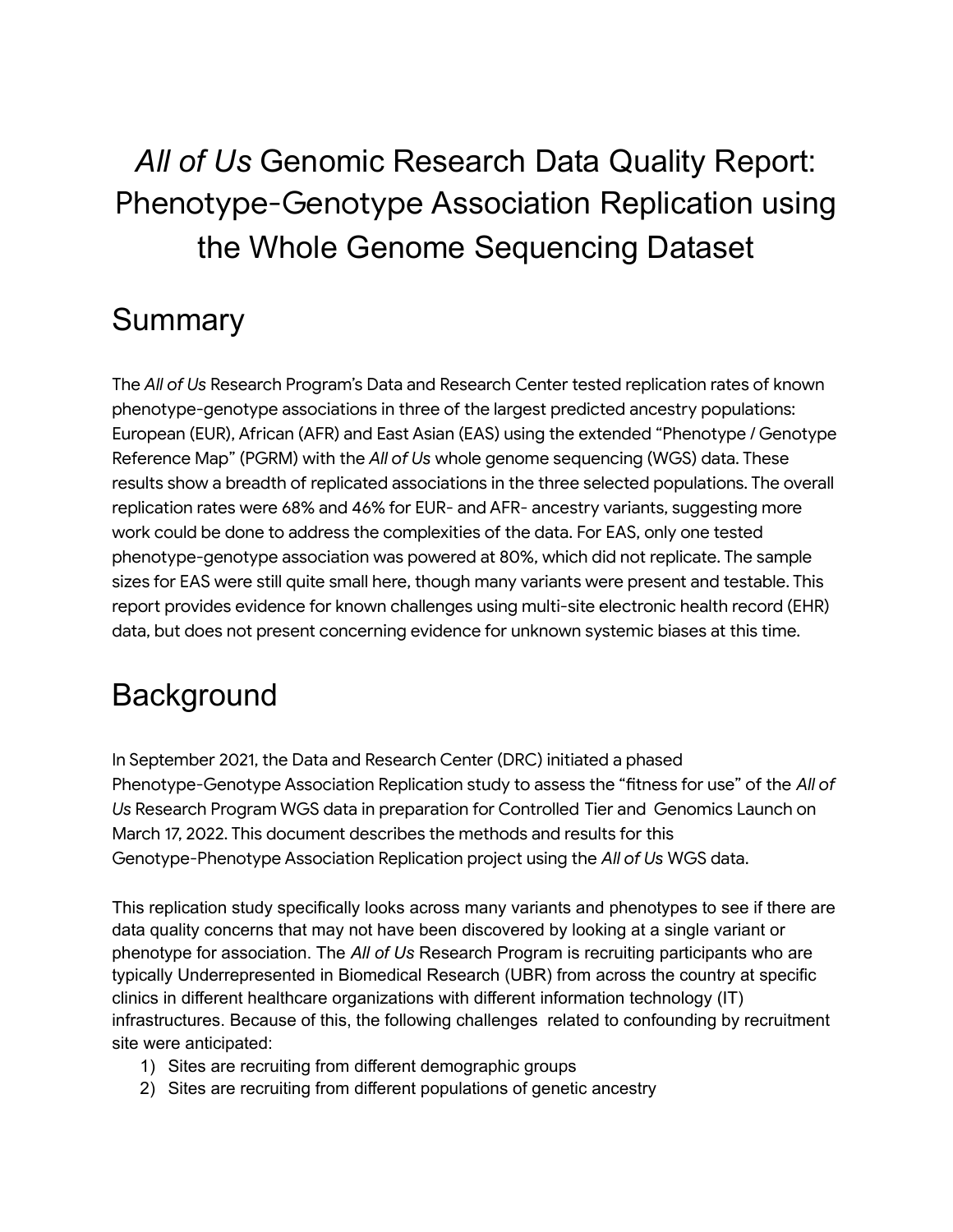- 3) Sites are recruiting in specific clinics which may affect the distribution of clinical attributes of the participants
- 4) Sites have different clinical specialities, i.e., may have data for some types of care and not others
- 5) Sites have different clinical practices and policies that impact standards of care and/or reporting
- 6) Sites have different EHR systems which may impact how/what data is recorded or extracted
- 7) Sites have different extract, transform, load (ETL) pipelines and curation practices to standardize their clinical data to share with the program

# Methods

The Data and Research Center tested replication rates of known phenotype-genotype associations in the three of the four largest populations: EUR, AFR and EAS. The third largest population, Admixed American (AMR), was not included because they have no registered GWAS . This method was a conceptual extension of the original GWAS x PheWAS manuscript, Systematic comparison of phenome-wide association study of electronic medical record data and genome-wide association study data [\[1\].](#page-7-0) ([Denny,](https://www.nature.com/articles/nbt.2749) J.C. et al, 2013). Denny, J.C. et al have expanded their original work to create a "Phenotype / Genotype Reference Map" (PGRM) based on associations in the GWAS [catalog](https://www.ebi.ac.uk/gwas/home) in June 2020. After directly matching the Experimental Factor Ontology (EFO) terms to phecodes, the team identified 8,085 unique loci and 170 unique phecodes which comprise the PGRM. For this analysis, the DRC used the EUR, AFR and EAS based maps, only considering catalog associations that were p<5e-8 or more significant.

The major tools used were Python package Hail and R package PheWAS. The phenotypes, sex at birth and year of birth were extracted from the *All of Us* Curation Data Repository (CDR, CDR, Control Tier Dataset v5). These phenotypes were then loaded into the *All of Us* WGS Hail MatrixTable from the Google Bucket, and related samples were removed using the relatedness data provided by the *All of Us* DRC.Only samples with EHR data were kept, filtered by selected loci, annotated with demographic and phenotypic information extracted from CDR , and ancestry prediction information provided by the *All of Us* DRC, resulting in 75,122 samples and 5,286 variants for downstream analysis. The variants were further filtered by minimum ancestry-specific allele frequency of 5% and a mean genotype quality score of 40, identifying 3,742 variants.

With the predicted ancestry labels, the three largest groups were studied: 42,156 (56%) predicted European ancestry (EUR) participants, 17,396 (23%) predicted African ancestry (AFR) participants, and 1,656 East Asian (EAS) participants. Three sets of analyses per ancestry were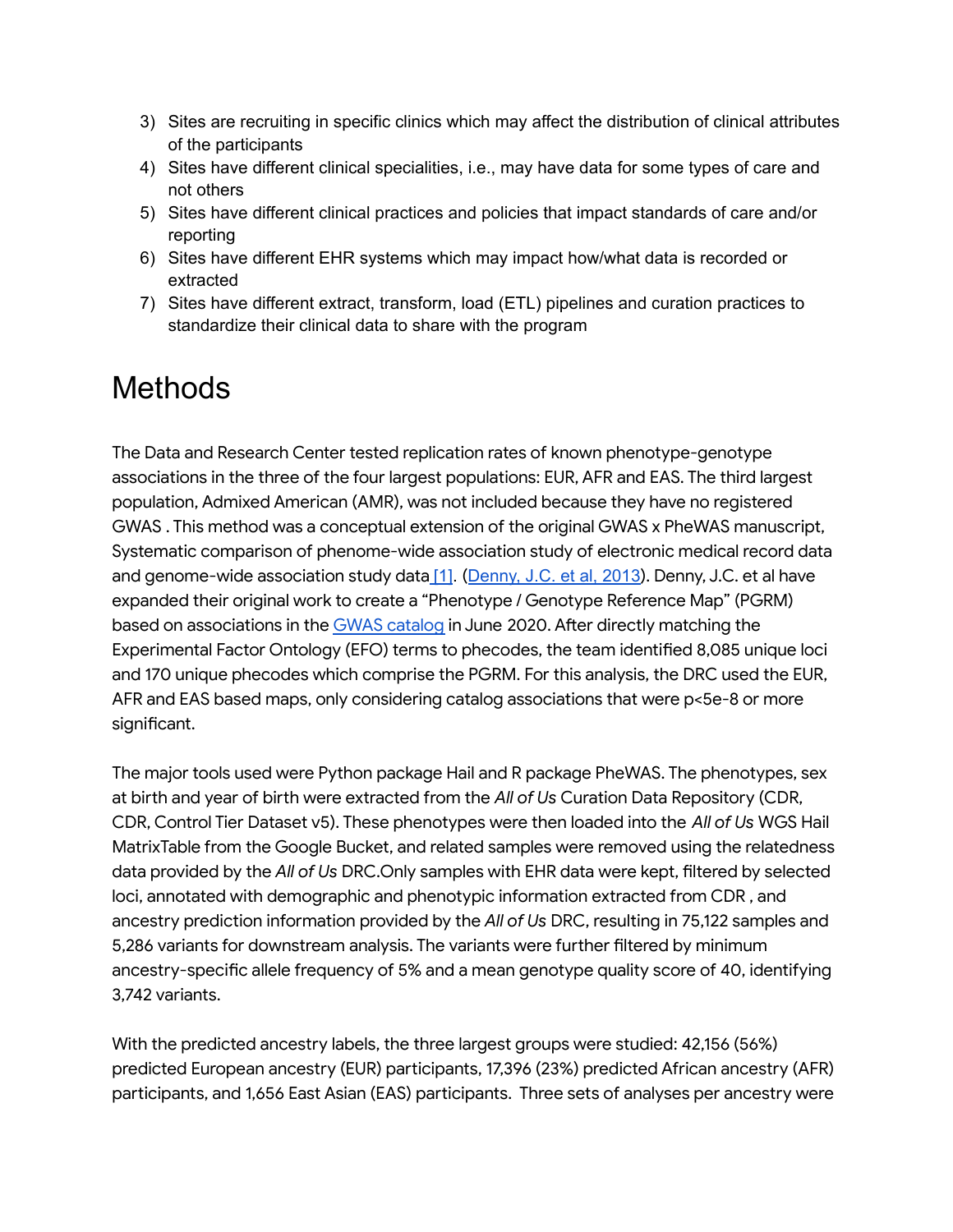performed, each sex-specific and common separately. Results where there were at least 20 cases in the analysis group were included. Then, a series of Firth logistic regression tests with phecodes as the outcome and variants as the predictor were performed, adjusting for age, sex (for non-sex-specific phenotypes), and the first three genomic principal component (PC) features as covariates. The PGRM was annotated with power calculations based on the case counts and reported allele frequencies. Power of 80% or greater was considered powered for this analysis.

# **Results**

### EUR population

The Firth logistic regression was run on 42,156 samples for 1,661 non-sex-specific phecodes, 25,192 samples for 119 female-specific phecodes, and 16,560 samples for 34 male-specific phecodes.

#### Replication rates

For EUR-predicted individuals, 3,534 phenotype-genotype associations were tested. 444 of those associations were powered at 80%. Among those powered associations, 300 of them were replicated, for an overall rate of 68%. [Figure](#page-3-0) 1 shows the replication rates for EUR-ancestry variants across phecode categories, suggesting more work could be done to address the complexities of the data.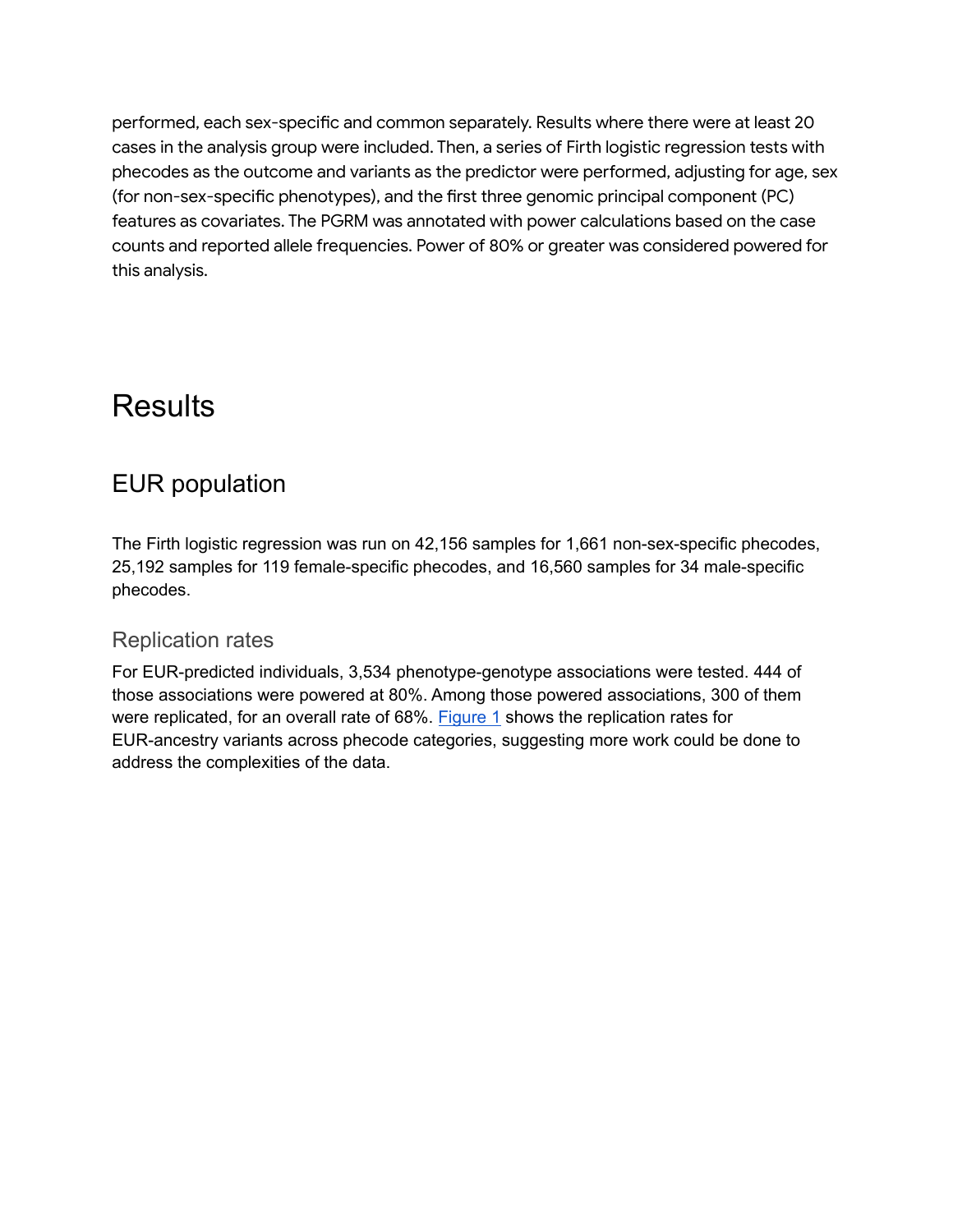

<span id="page-3-0"></span>Figure 1. Replication rates for EUR-ancestry variants.

### AFR population

The Firth logistic regression was run on 17,396 samples for 1,645 non-sex-specific phecodes, 17,396 samples for 119 female-specific phecodes, and 6,832 samples for 34 male-specific phecodes.

#### Replication rates

For AFR-predicted individuals, 39 phenotype-genotype associations were tested. 13 of those associations were powered at 80%. Among those powered associations, 6 of them were replicated, for an overall rate of 46%. [Table](#page-3-1) 1 shows the replication rates for AFR-ancestry variants, suggesting more work could be done to address the complexities of the data.

| <b>Phecode Group</b> | Powered<br>Associations | <b>Replication Rate</b> |
|----------------------|-------------------------|-------------------------|
| circulatory system   | 4                       | $0\%$                   |

<span id="page-3-1"></span>Table 1. Replication Rates for AFR-ancestry Variants.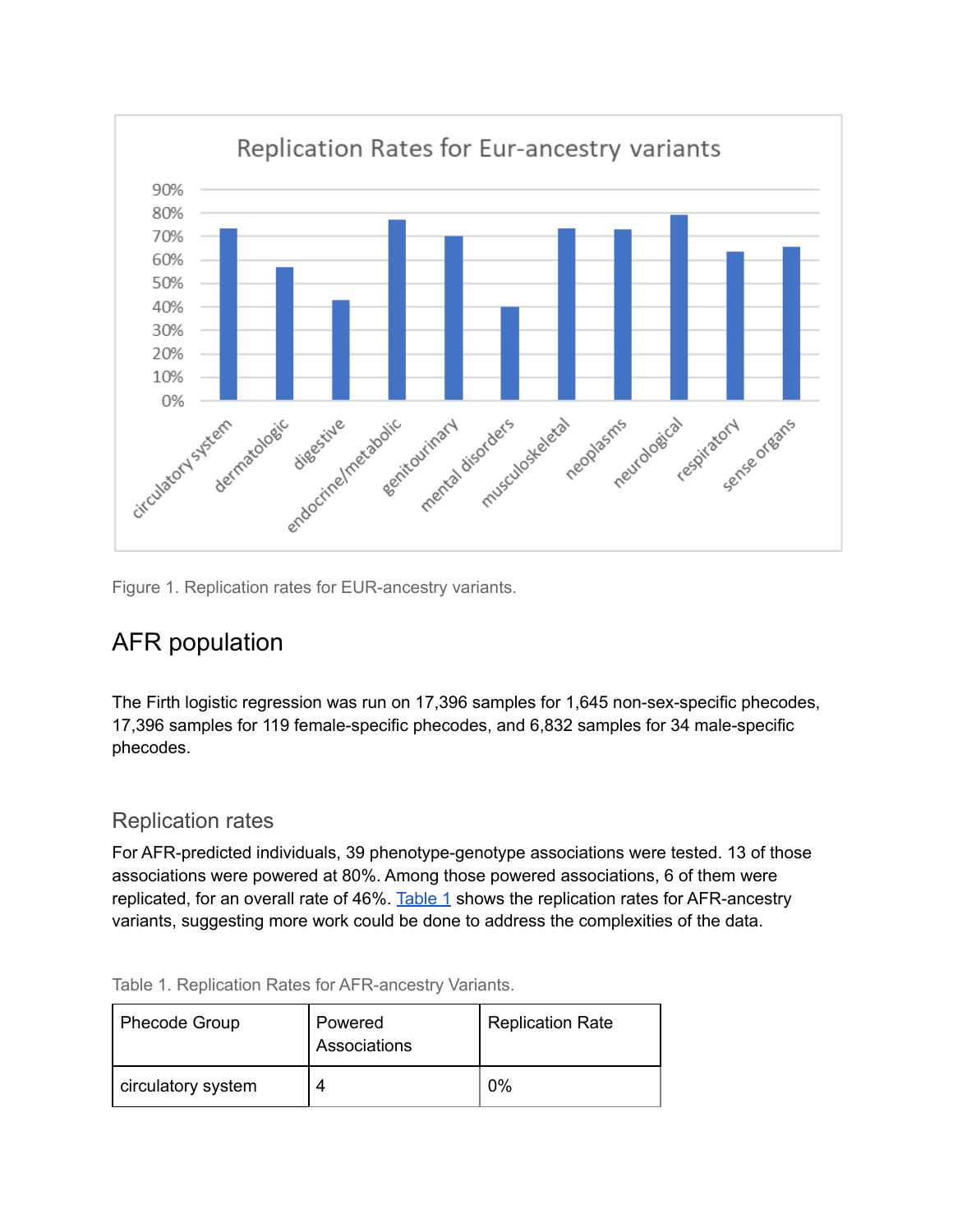| endocrine/metabolic | 5 | 60%   |
|---------------------|---|-------|
| genitourinary       |   | $0\%$ |
| hematopoietic       |   | 100%  |
| musculoskeletal     |   | 100%  |
| neoplasms           |   | 100%  |

### EAS population

The Firth logistic regression was run on 1,656 samples for 1,473 non-sex-specific phecodes, 1,106 samples for 113 female-specific phecodes, and 544 samples for 27 male-specific phecodes.

#### Replication rates

For EAS-predicted individuals, 517 phenotype-genotype associations were tested. one of these associations was powered at 80%, which did not replicate. The sample sizes were still quite small here, though many variants were present and testable.

# Supplemental Results

### **Demographics**

All figures were adjusted by bin size to comply with the *All of Us* data and statistics dissemination policy [\[2\].](#page-7-1)

#### EUR population

Of all the 42,156 European-predicted individuals, ages ranged from 18 to 103, with a mean of 58. 25,192 (59.76%) of them were female. The case rate was calculated for 8,952,578 phenotype-variant pairs within the European cohort. The case rates for the phenotype-variant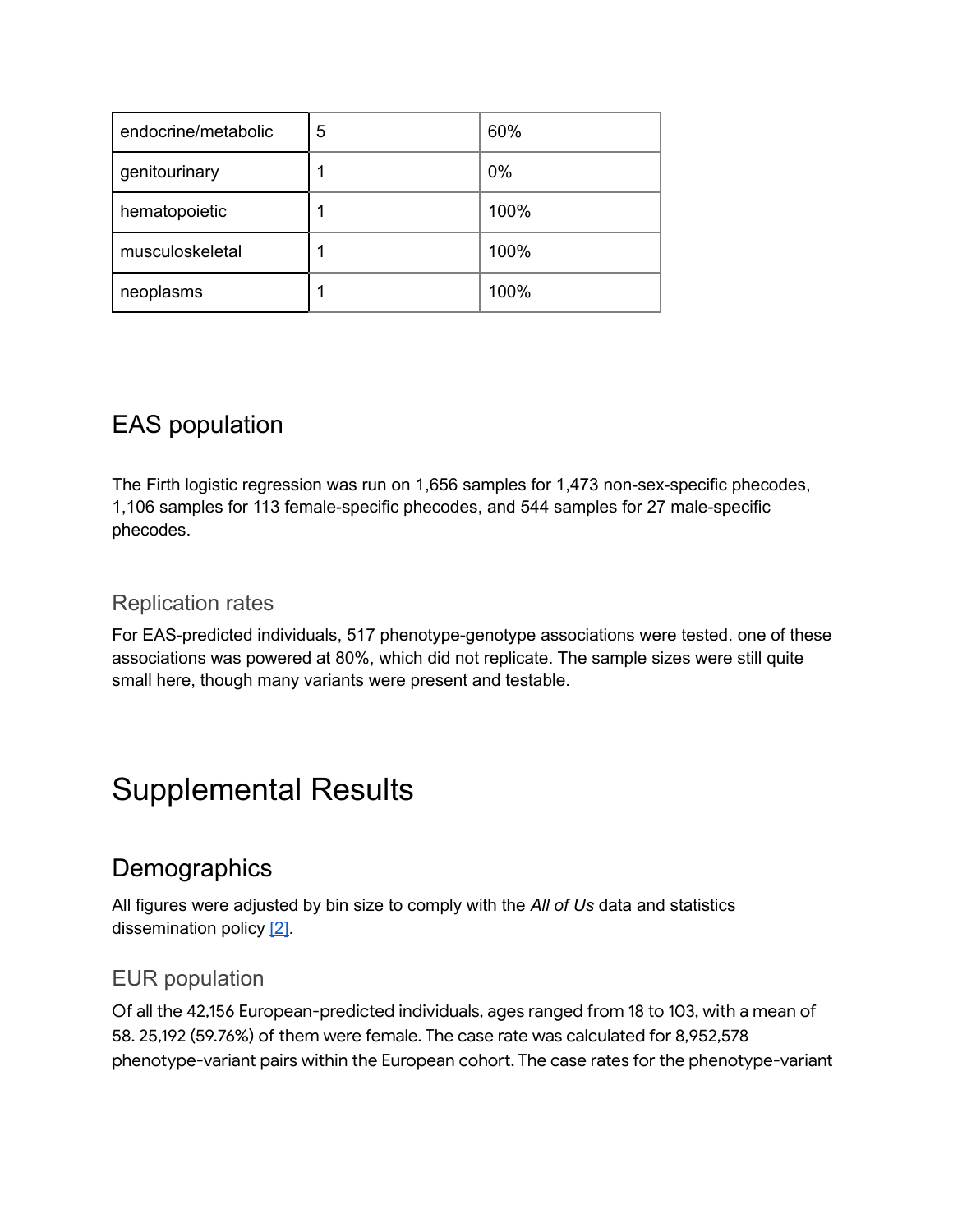pairs with at least 20 cases were from 0.05% to 41.08%, with a mean of 2.96%. [Figure](#page-5-0) S1 shows the distribution of current age and case rate for the participants.

<span id="page-5-0"></span>

*Figure S1. Age and case rate distribution of the European cohort.*

#### AFR population

Of all the 17,396 African-predicted individuals, ages ranged from 19 to 99, with a mean of 51. 17,396 (59.03%) of them were self-reported females. The case rate was calculated for 7,711,555 phenotype-variant pairs within the AFR cohort. The case rates for the phenotype-variant pairs with at least 20 cases were from 0.13% to 40.43%, with a mean of 2.90%. [Figure](#page-6-0) S2 shows the distribution of current age and case rate for the participants.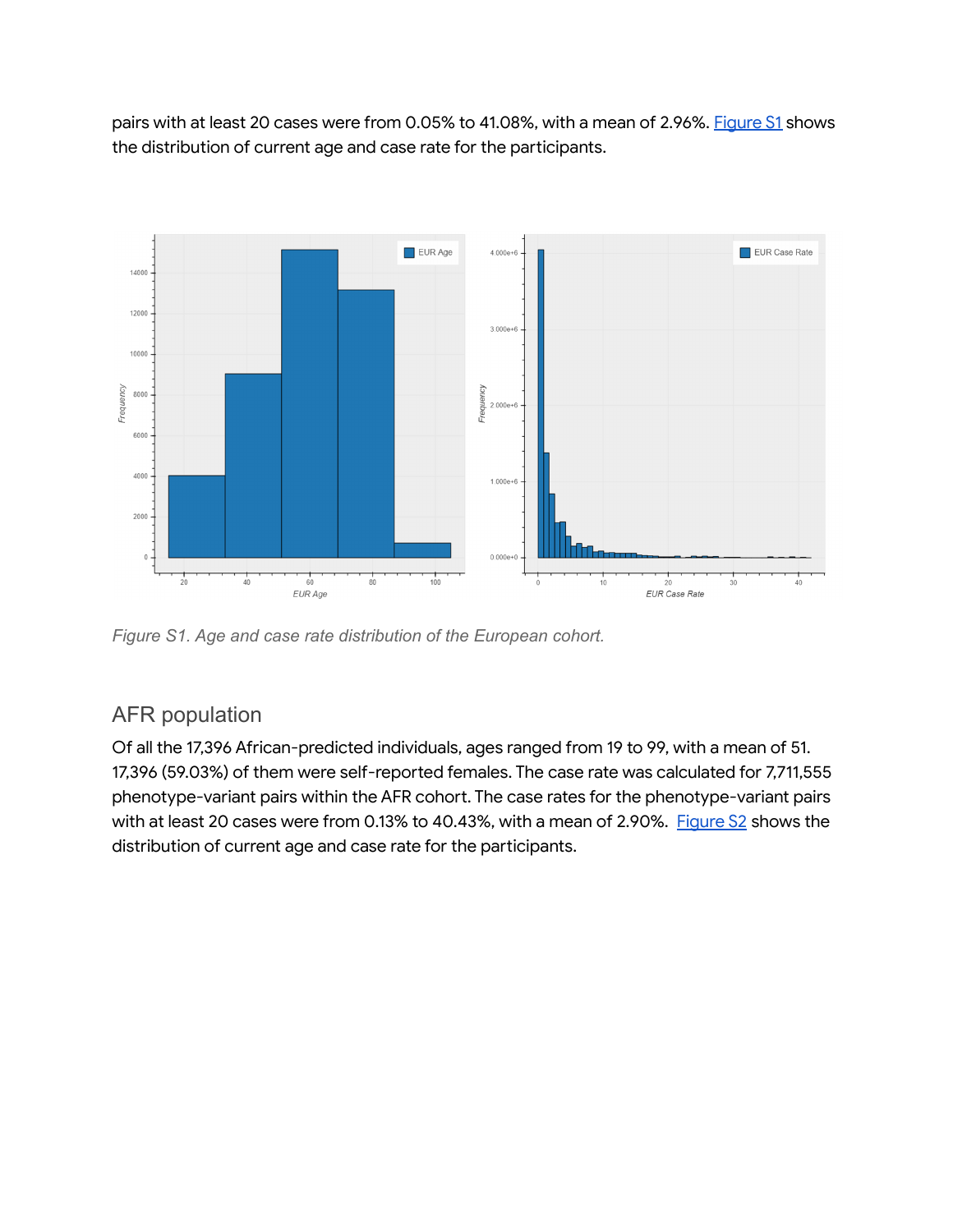

<span id="page-6-0"></span>Figure S2. Age and case rate distribution of the African cohort.

### EAS population

Of all the 1,656 East Asian-predicted individuals, ages ranged from 19 to 91, with a mean of 47. 1503 (66.79%) of these individuals were self-reported females. The case rate was calculated for 2,998,888 phenotype-variant pairs within the EAS cohort. The case rates for the phenotype-variant pairs with at least 20 cases were from 1.27% to 26.70%, with a mean of 4.40%. [Figure](https://docs.google.com/document/d/1vBW8BRnVNvK9NHXe4Jc92axNxDwA1KXgkImM-udElYc/edit#heading=h.w1cfh06xwcgf) S3 shows the distribution of current age and case rate for the participants.